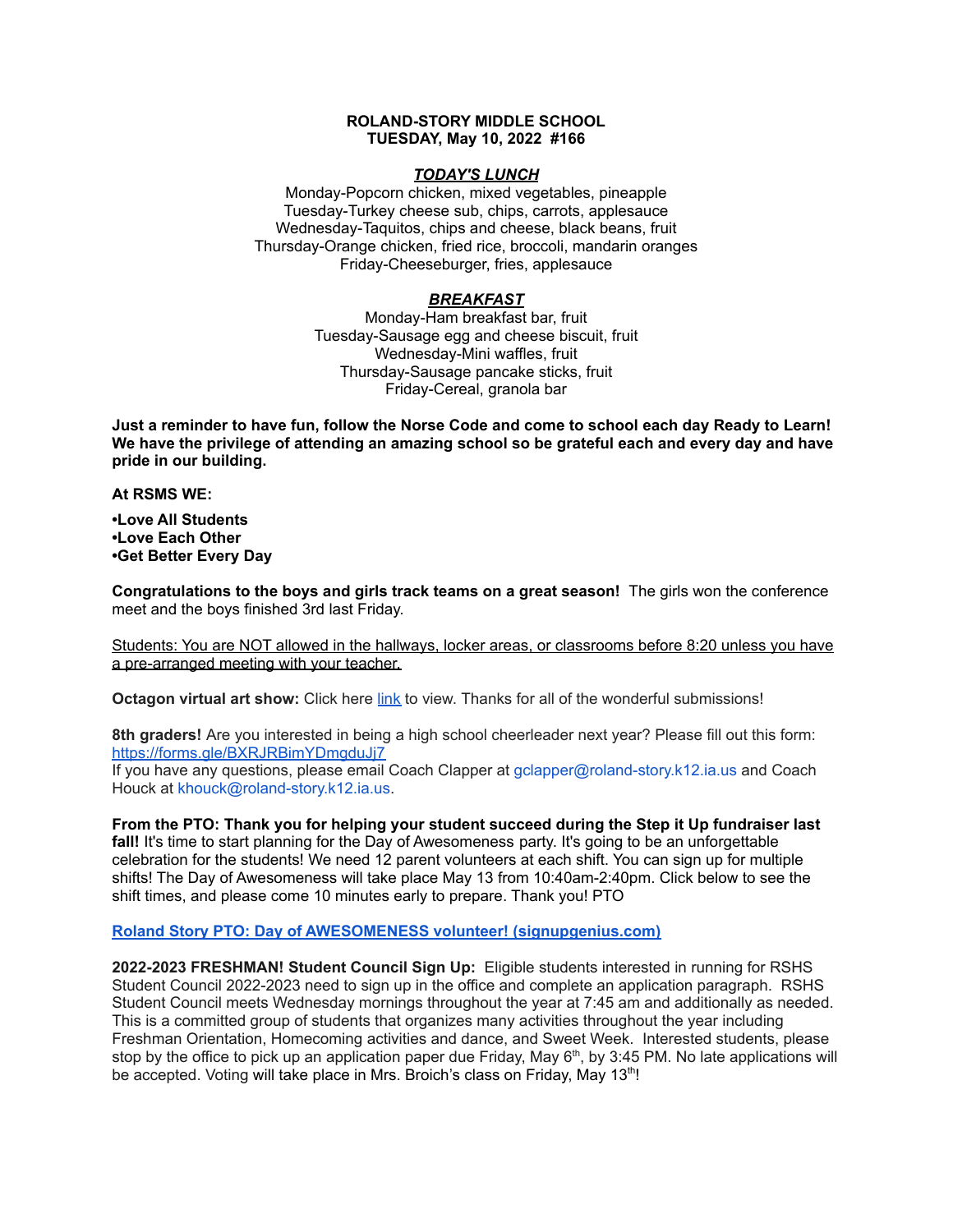**8th Grade Volleyball Players-**any current 8th grade girl who is interested in playing or managing high school volleyball next year please meet in Ms. Handsaker's classroom on May 10th during your lunch. Please bring your cell phone if possible.

**MS Baseball Practice --** Players received a practice schedule at their team meeting.

**8th Baseball** will begin on Tuesday, May 10. **8th Parent Meeting** on Friday, May 20. 6:00 @ East Field in Story City.

**7th Baseball** will begin on Thursday, May 12. **7th Parent Meeting** on Monday, May 23. 6:00 @ East Field in Story City.

**MS Softball Practice** will begin on Thursday, May 12 at the MS field. Practice is from 3:30 - 5:15. Shuttle @ 5:25. **Softball Parent Meeting** on Wednesday, May 4 at 6:00 in the RS Middle School gym.

Hey students! If you are at least 14 years old (or will be by the end of this May), Riverside bible camp has an awesome opportunity this summer for you to work on their hospitality team. If you are interested in knowing more about this program, please contact their director, **Cheri Hennager,** by email at cheri@riversidelbc.org or on their website at [www.riversidelbc.org.](http://www.riversidelbc.org/)

**7 th and 8 th Grade Roland Rural Bus Room** please report to Mrs. Barker's room at 3:30.

#### **RSMS to offer "Skip the Trip" Iowa DOT instruction permit knowledge tests**

Do you have a student who is ready to take the operator knowledge test to get an Iowa instruction permit to drive? RSMS is now offering the test right here at school as part of the Iowa Department of Transportation's "Skip the Trip" program. In partnering with the Iowa DOT, RSMS can save families time, cost, and the hassle of making a trip to a driver's license service center for testing. Students will be able to take the web-based test in a more familiar environment that works to reduce test anxiety and increase success rates. Tests are overseen by trained school staff to assure the integrity of test results. To be eligible to take the remote knowledge test, your student must be age 14 or older and not currently hold an Iowa instruction permit. Students that have turned 14 prior to the testing date must sign up in the office and have permission given from their parent by either email or phone. Students will have the opportunity to test on the second Tuesday of each month. "Skip the Trip" allows students to take their initial test at school as the first step in getting your student to be a confident driver. Once a student has successfully passed the test, the student will receive an email verifying a successful test. The student brings a copy of the email to the driver's license service center along with the other required documentation that will prove their identity to be issued their instruction permit. Service center staff will verify passing test result emails with Iowa DOT records. Visit [www.iowadot.gov/mvd/realid/success.asp](http://www.iowadot.gov/mvd/realid/success.asp) to determine what documentation to bring with you to receive your student's permit. To prepare for a successful knowledge test, students should study the Iowa Driver's Manual and online practice test, both available at: <https://iowadot.gov/mvd/driverslicense/manuals-and-practice-tests>.

# **R-S MS PRACTICE / SHUTTLE SCHEDULE SOFTBALL & BASEBALL**

**MAY 9 - MAY 13**

**SOFTBALL SHUTTLE @ 5:25 @ HS Softball Fields / Roland SOFTBALL STARTS ON MAY 12 BASEBALL SHUTTLE @ 6:00 / East Field / Story City BASEBALL STARTS ON MAY 10**

**WEDNESDAY SHUTTLE – Early Dismissal Days BASEBALL @ 3:50 / E. Field / SC**